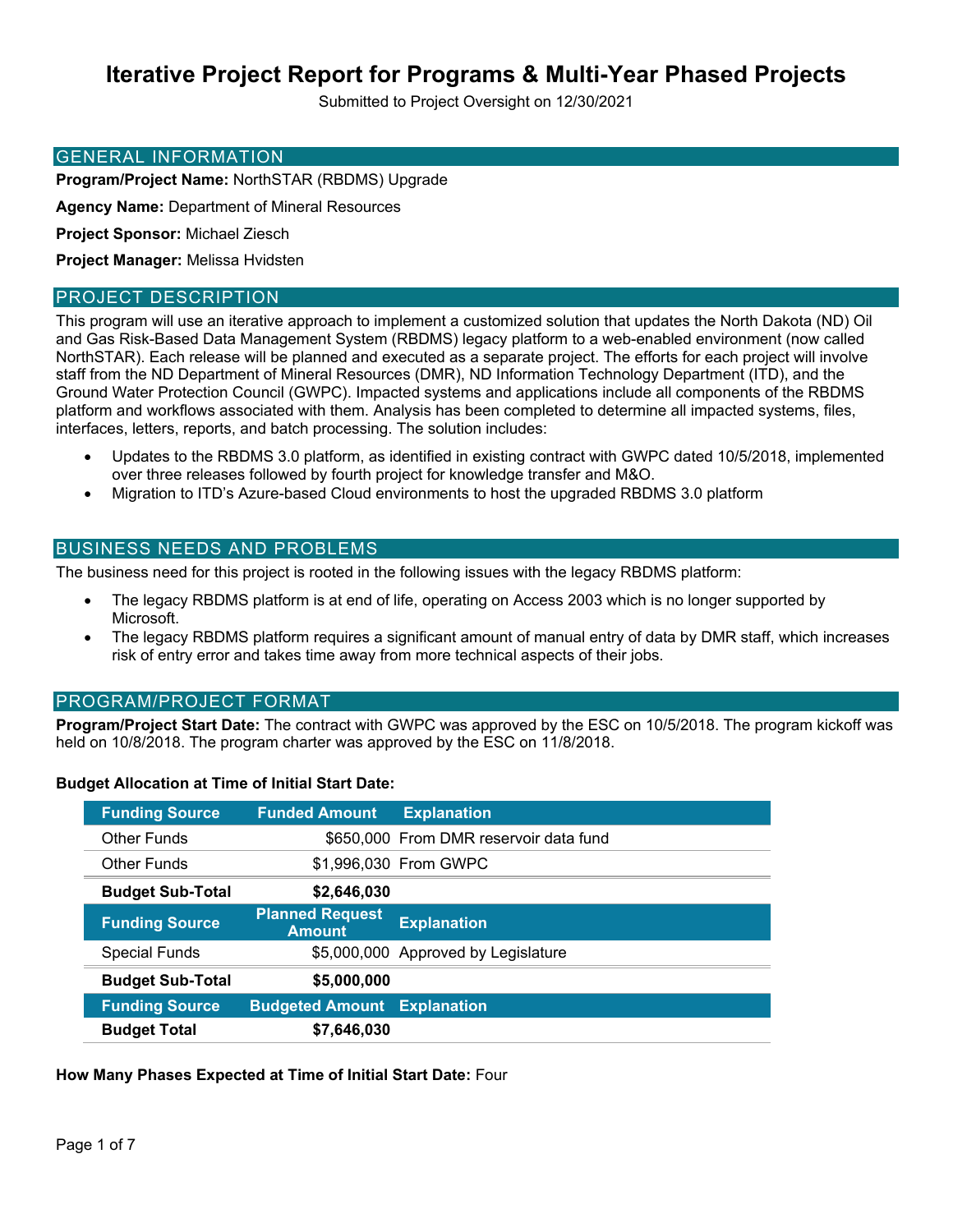**Phase Approach Description:** This program will use an iterative approach to implement the solution over three releases. Each release will be planned and executed as a separate project.

### **Estimated End Date for All Phases Known at Time of Initial Start Date:** 1/31/2021

### PROGRAM/PROJECT ROAD MAP

The program road map shows the high-level plan or vision for the program/projects/phases. It is intended to offer a picture of the lifespan of all the effort that is expected to be required to achieve the business objectives.

| Project/<br><b>Phase</b> | <b>Title</b>           | <b>Scope Statement</b>                                                                                                                                                                                                                                                                                                                                                             | <b>Estimated</b><br><b>Months</b><br><b>Duration</b> | <b>Estimated Budget</b> |
|--------------------------|------------------------|------------------------------------------------------------------------------------------------------------------------------------------------------------------------------------------------------------------------------------------------------------------------------------------------------------------------------------------------------------------------------------|------------------------------------------------------|-------------------------|
|                          |                        |                                                                                                                                                                                                                                                                                                                                                                                    |                                                      |                         |
| Project 1                | Release 1              | Release 1 implemented the Bond<br>Management, Entity Management, and<br>General Modules, along with their<br>supplemental components.                                                                                                                                                                                                                                              | 7 months                                             | \$962,213<br>(Actual)   |
| Project 2                | Release 2              | Release 2 implemented the Transfer and Well<br>Management Modules (including the Well<br>Stim, Idle Well, and Underground Injection<br>Control Sub-Modules), along with their<br>supplemental components.                                                                                                                                                                          | 15 months                                            | \$2,425,936<br>(Actual) |
| Project 3                | Release 3              | Release 3 included Compliance, Facilities,<br>Hearing and Docket, Incidents, Inspections,<br>Payments, and (Oil and Gas) Production,<br>along with their supplemental components.                                                                                                                                                                                                  | 22 months                                            | \$4,336,466<br>(Actual) |
| Project 4                | Release 3.1 and<br>M&O | Project 4 addresses the needs of the post-<br>Release 3.0 transition period, in which DMR<br>will finish assuming responsibility for<br>supporting and maintaining the NorthSTAR<br>system. It will include continued M&O support<br>for Release 3.0, continued knowledge transfer<br>sessions, and the implementation of bug fixes,<br>DCRs, and Geology Features in Release 3.1. | 4 months                                             | \$70,968<br>(Actual)    |

### **Notes:**

Release 4 was cancelled. The scope for that release was moved into Release 3.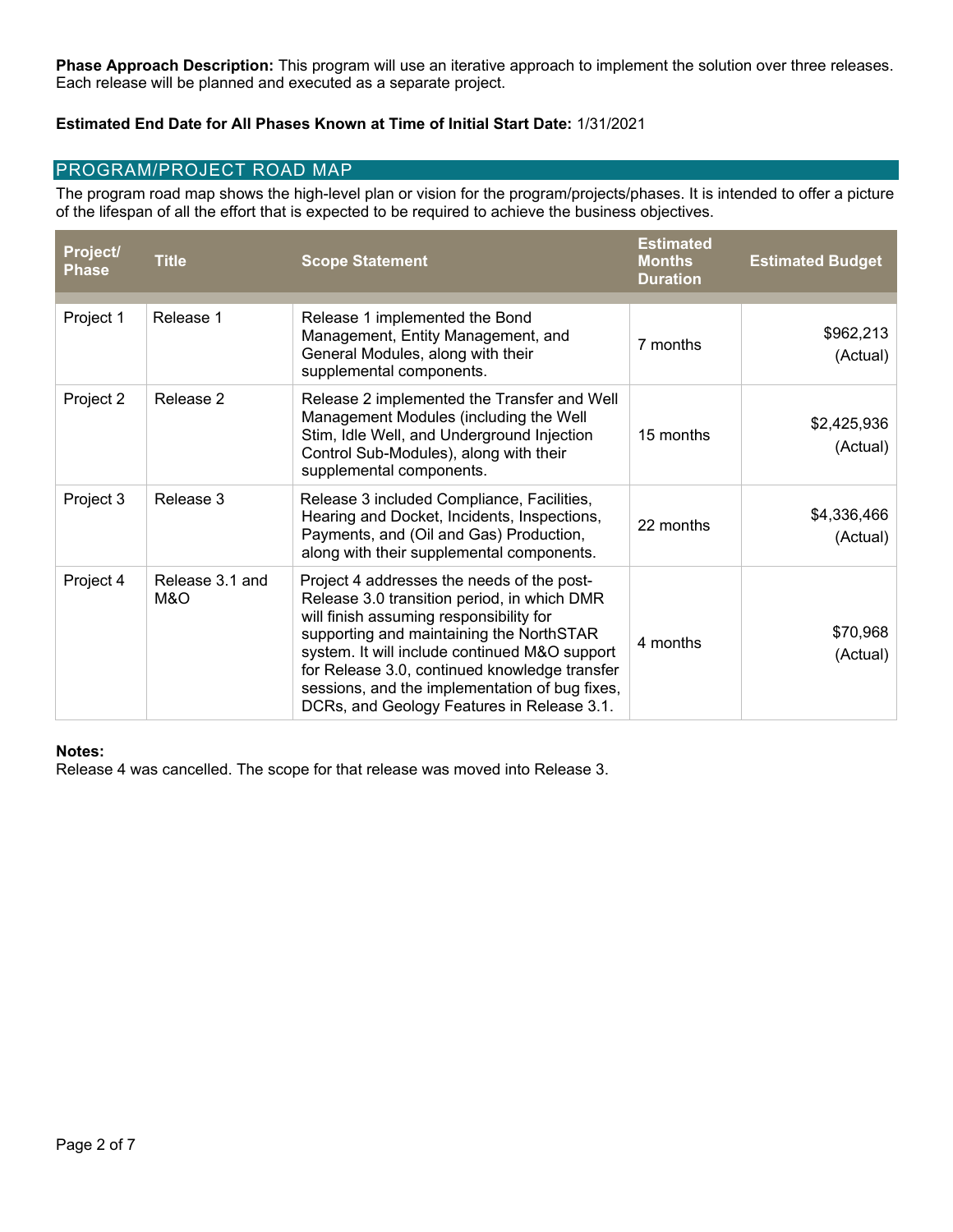### PROJECT BASELINES

The baselines below are entered for only those projects or phases that have been planned. At the completion of a project or phase a new planning effort will occur to baseline the next project/phase and any known actual finish dates and costs for completed projects/phases will be recorded. The iterative report will be submitted again with the new information.

| Project/<br><b>Phase</b>     | Project/<br><b>Phase</b><br><b>Start Date</b> | <b>Baseline</b><br><b>End Date</b> | <b>Baseline</b><br><b>Budget</b> | <b>Funding</b><br><b>Source</b> | <b>Actual</b><br><b>Finish</b><br><b>Date</b> | <b>Schedule</b><br><b>Variance</b> | <b>Actual Cost</b> | Cost<br><b>Variance</b> |
|------------------------------|-----------------------------------------------|------------------------------------|----------------------------------|---------------------------------|-----------------------------------------------|------------------------------------|--------------------|-------------------------|
| Release 1<br>Baseline 1      | 10/08/2018                                    | 5/10/2019                          | \$1,285,115                      |                                 |                                               |                                    |                    |                         |
| Release 1<br>Baseline 2      | 10/08/2018                                    | 5/10/2019                          | \$1,054,099                      | Special/<br>Other               | 5/17/2019                                     | 3.2%<br><b>Behind</b>              | \$962,213          | 8.7%<br>Under           |
| Release 2<br>Baseline 1      | 2/1/2019                                      | 1/22/2020                          | \$2,433,555                      |                                 |                                               |                                    |                    |                         |
| Release 2<br>Baseline 2      | 2/1/2019                                      | 3/18/2020                          | \$2,433,555                      |                                 |                                               |                                    |                    |                         |
| Release 2<br>Baseline 3      | 2/1/2019                                      | 4/3/2020                           | \$2,637,301                      | Special/<br>Other               | 4/30/2020                                     | 6% Behind                          | \$2,425,936        | 8% Under                |
| Release 3<br>Baseline 1      | 1/1/2020                                      | 2/28/2021                          | \$3,583,967                      |                                 |                                               |                                    |                    |                         |
| Release 3<br>Baseline 2      | 1/1/2020                                      | 3/15/2021                          | \$4,087,873                      |                                 |                                               |                                    |                    |                         |
| Release 3<br>Baseline 3      | 1/1/2020                                      | 7/12/2021                          | \$4,332,881                      | Special/<br>Other               | 10/20/2021                                    | 18.8%<br><b>Behind</b>             | \$4,336,466        | %008<br>Over            |
| Release<br>3.1<br>Baseline 1 | 8/30/2021                                     | 12/30/2021                         | \$71,415                         | Special/<br>Other               | 12/30/2021                                    | 0% Behind                          | \$70,968           | 1% Under                |

### **Notes:**

Release 1 was baselined on 11/30/2018 and re-baselined on 1/11/2019 due to change requests approved by the ESC.

Release 2 was baselined on 4/12/2019 and re-baselined on 7/12/2019 and 11/19/2019 due to change requests approved by the ESC.

Release 3 was baselined on 2/28/2020, then re-baselined on 6/16/2020 and 11/25/2020 due to change requests approved by the ESC.

Release 3.1 was baselined on 11/16/2021.

The program was funded with \$2,796,030 in Other funds (from the DMR reservoir data fund and the GWPC), along with \$5,000,000 in Special funds appropriated from the legislature.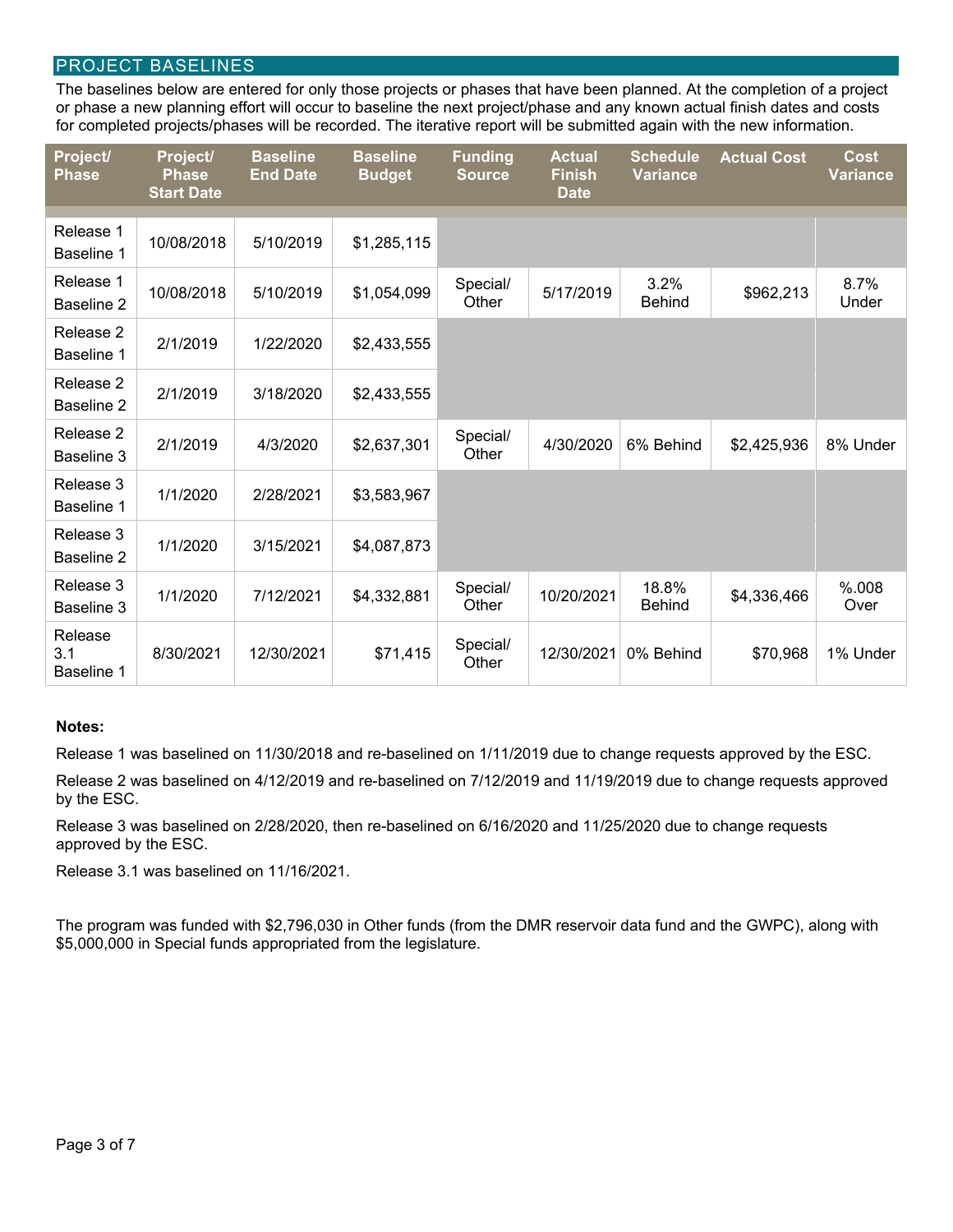## **OBJECTIVES**

| Project/<br><b>Phase</b> | <b>Business Objective</b>                                                                                                                                                | <b>Measurement Description</b>                                                                                                                                       | Met/ Not<br><b>Met</b>                                                                           | <b>Measurement Outcome</b>                                                                                                                                                                                                          |
|--------------------------|--------------------------------------------------------------------------------------------------------------------------------------------------------------------------|----------------------------------------------------------------------------------------------------------------------------------------------------------------------|--------------------------------------------------------------------------------------------------|-------------------------------------------------------------------------------------------------------------------------------------------------------------------------------------------------------------------------------------|
| All                      | 1.1 Implement<br>modifications to the<br>RBDMS platform in<br>four releases, where<br>each release contains<br>operational<br>components that are<br>immediately useable | 1.1.1 Upon completion of each<br>release, each included module is<br>fully deployed and functioning<br>according to documented<br>requirements                       | Met                                                                                              | 1.1.1.1 Business operations<br>continue at current, and in some<br>cases enhanced, levels of<br>efficiency and flexibility with<br>current staffing levels                                                                          |
| All                      | 1.2 Maintain access to<br>all legacy data                                                                                                                                | 1.2.1 Upon completion of the<br>program, access to all legacy<br>data is available without having<br>to access multiple systems                                      | Met                                                                                              | 1.2.1.1 Access to all legacy<br>data is available and easily<br>accessible for reporting and<br>data analytics. Field staff will<br>have offline access to data with<br>Release 2.1 as a bridge to final<br>release.                |
| All                      | 1.3 Ensure the<br>upgraded platform has<br>increased compatibility<br>for current and future<br>application<br>development and use.                                      | 1.3.1 Upon completion of the<br>program, the RBDMS platform<br>will have been upgraded to meet<br>accessibility standards<br>according to documented<br>requirements | Met, work<br>is being<br>done to<br>bring on<br>Well<br>Finder<br>app                            | 1.3.1.1 Stakeholders will have<br>the ability to gain access to<br>other existing and future<br>compatible relevant applications<br>(i.e., the Well Finder<br>application)                                                          |
| All                      | 1.4 Provide<br>stakeholders with<br>enhanced accessibility<br>to the RBDMS platform<br>through web-enabled<br>technology                                                 | 1.4.1 Upon completion of the<br>program, access to the entire<br>RBDMS platform is available to<br>stakeholders anywhere there is<br>an internet connection          | Met                                                                                              | 1.4.1.1 Stakeholders will have<br>access to the platform from<br>anywhere there is an internet<br>connection. Field staff have<br>implemented docker solution for<br>offline access to agency data as<br>a bridge to final release. |
| All                      | 2.1 Eliminate the need<br>for manual entry of<br>data, freeing staff up<br>for more technical<br>aspects of their jobs.                                                  | 2.1.1 Upon completion of the<br>production module, there should<br>be a reduction of hours of<br>required data entry by<br>approximately 80% for related<br>forms    | Future,<br>work is<br>being<br>taken on<br>by DMR<br>post<br>project<br>framework<br>is present. | 2.1.1.1 A streamlined workflow<br>will be realized upon completion<br>of the program.                                                                                                                                               |
| All                      |                                                                                                                                                                          |                                                                                                                                                                      | Met,<br>largely<br>present<br>with<br>Release 3                                                  | 2.1.1.2 Improved automation of<br>basic functions, leading to<br>improved accuracy of<br>information (correspondence<br>and form letters, statistical data<br>gathering, event tracking,<br>improved reconciling of data)           |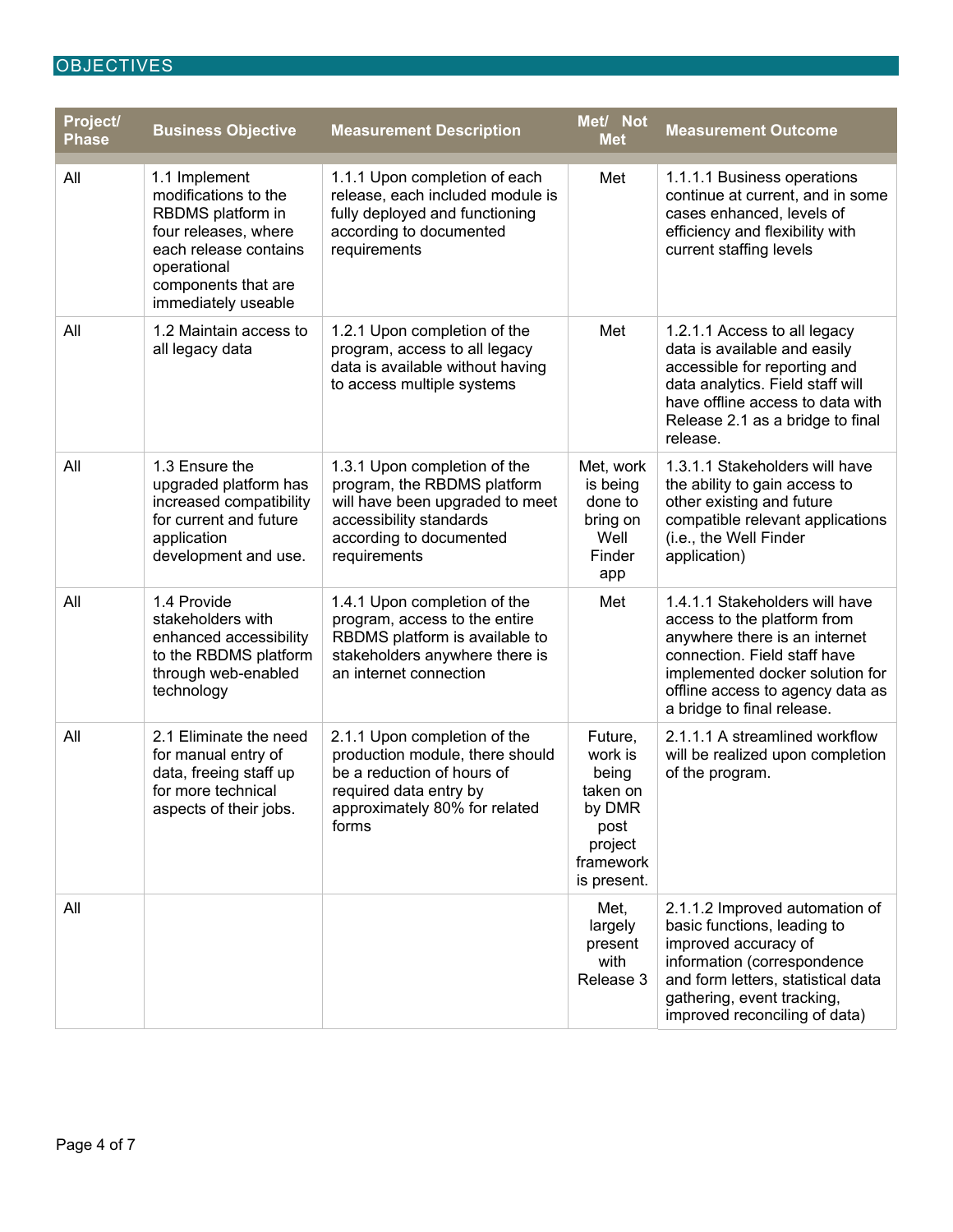| <b>Project/</b><br><b>Phase</b> | <b>Business Objective</b>                                                      | <b>Measurement Description</b>                                                                                                                                                                                                                                                                    | Met/ Not<br><b>Met</b> | <b>Measurement Outcome</b>                                                                                         |
|---------------------------------|--------------------------------------------------------------------------------|---------------------------------------------------------------------------------------------------------------------------------------------------------------------------------------------------------------------------------------------------------------------------------------------------|------------------------|--------------------------------------------------------------------------------------------------------------------|
| All                             | 2.2 Maintain or<br>improve existing<br>business functionality/<br>capabilities | 2.2.1 Upon completion of each<br>module, there will be no<br>measurable loss of process<br>efficiencies and all process<br>changes, enhancements, and<br>efficiencies identified for<br>inclusion in the release are fully<br>deployed and functioning<br>according to documented<br>requirements | Met/As<br>expected     | 2.2.1.1 DMS business<br>operations continue at current<br>or improved levels of efficiency<br>without adding staff |

### POST-IMPLEMENTATION REPORT

Post-Implementation Reports are to be performed after each project or phase is completed. A "PIR" is a process that utilizes surveys and meetings to determine what happened in the project/phase and identifies actions for improvement going forward. Typical PIR findings include, "What did we do well?" "What did we learn?" "What should we do differently next time?"

| Project/<br><b>Phase</b> | Lesson Learned, Success Story, Idea for Next Time, Etc.                                                                                                                                                                                                                                                                                                                                                                            |
|--------------------------|------------------------------------------------------------------------------------------------------------------------------------------------------------------------------------------------------------------------------------------------------------------------------------------------------------------------------------------------------------------------------------------------------------------------------------|
|                          |                                                                                                                                                                                                                                                                                                                                                                                                                                    |
| Release 1                | Lesson Learned: It is very important for the UAT lead to be involved in the design sessions from the very<br>beginning of the release in order to improve the process of script writing and execution during UAT. Early<br>involvement, adequate design reviews with SMEs, and the proper level of documentation will help the team<br>plan for testing and ensure proper traceability of the test scripts from Design to Results. |
| Release 1                | Lesson Learned: It is very important to ensure that all involved developers and SMEs have the opportunity<br>to complete design reviews prior to approval of the designs, and before they are scheduled to begin any<br>development or work that is dependent on the designs.                                                                                                                                                      |
| Release 1                | Lesson Learned: : It is very important to ensure that enough time is allotted in the schedule for<br>Implementation and the resolution of any issues after Go Live, and that adequate time is allowed to<br>complete the Lessons Learned process at the end of the project.                                                                                                                                                        |
| Release 1                | Lesson Learned: : Late first-time delivery of key application components limits testing time, and it is very<br>important to ensure that key components are scheduled to be completed and delivered early enough in the<br>timeline to avoid causing delays or issues for other downstream (dependency) testing.                                                                                                                   |
| Release 1                | Lesson Learned: It is very important to ensure that teams have adequate opportunities for communication<br>(such as meetings) when dealing with cross development activities or issues.                                                                                                                                                                                                                                            |
| Release 1                | Lesson Learned: Allowing the legacy system's data extract and data cleansing to continue until the week of<br>Go Live resulted in a high risk that code changes could be required without adequate time for regression<br>testing in the schedule. In future releases, all conversion work should be scheduled to complete at least 3<br>weeks prior to Go Live.                                                                   |
| Release 1                | Lesson Learned: The schedule must include time for adequate testing of legacy data prior to Go Live, and<br>that any data issues must be escalated as quickly as possible.                                                                                                                                                                                                                                                         |
| Release 1                | Lesson n Learned: If possible, the UAT environment should be setup with both the NorthSTAR application<br>and the classic system, with an active interface between them.                                                                                                                                                                                                                                                           |
| Release 1                | Success Story: The project team worked very well together, with all parties collaborating and showing a<br>high level of investment in the success of the project.                                                                                                                                                                                                                                                                 |
| Release 2                | Lesson Learned (Communication): When emails exceed 3 responses, call a meeting to avoid confusion<br>and possibly miscommunication.                                                                                                                                                                                                                                                                                                |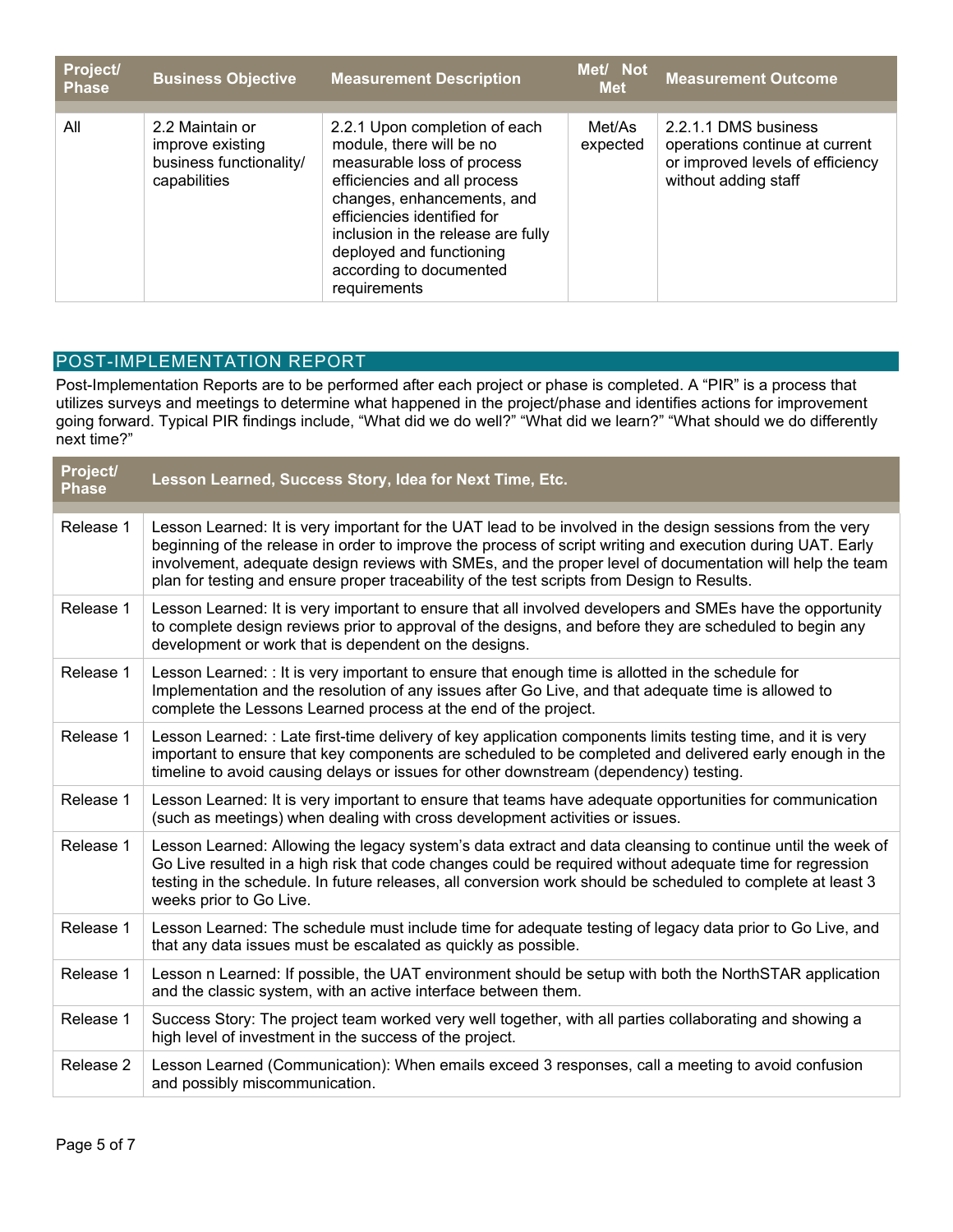| Project/<br><b>Phase</b> | Lesson Learned, Success Story, Idea for Next Time, Etc.                                                                                                                                                                                                                                                                                                                                                                                                |
|--------------------------|--------------------------------------------------------------------------------------------------------------------------------------------------------------------------------------------------------------------------------------------------------------------------------------------------------------------------------------------------------------------------------------------------------------------------------------------------------|
| Release 2                | Lesson Learned (Communication): Internal DMR staff who were not part of active R2 components would<br>have benefitted from more communication to them as cutover approached, especially field staff who would<br>be taking questions from operators. In future releases, hold an all staff meeting in Bismarck, and either in<br>person demos to 3 field offices, or dedicated webinars to field staff, to address this concern.                       |
| Release 2                | Lesson Learned (Communication): External Users who are in or being entered into NorthSTAR are not<br>automatically getting uploaded to the communication email list. This caused some Admins to get frustrated<br>with not receiving newsletter updates or communications. We were able to pull down a list of users and<br>emails to include in the Feb 2020 newsletter and will need to repeat that step in future communications.                   |
| Release 2                | Lesson Learned (Communication): There are times when a word, or terms, from California's WellSTAR<br>project differ from how North Dakota uses the word or terms. Be careful to talk through a topic fully and<br>don't make assumptions.                                                                                                                                                                                                              |
| Release 2                | Lesson Learned (Testing): Testing efforts that don't include formal test scripts are difficult to track, in terms<br>of overall status/progress and later auditing of what was specifically tested. Write formal test scripts for<br>every testing effort.                                                                                                                                                                                             |
| Release 2                | Lesson Learned (Testing): UAT efforts started too late. This led to many issues being identified late in the<br>process. Start UAT as early as possible.                                                                                                                                                                                                                                                                                               |
| Release 2                | Lesson Learned (Testing): The performance test scripts for these complex workflows depend on the state<br>of the data, which in many cases is changed any time a test is run. This adds to the complexity of having to<br>rerun any tests. The use of backups and restores was a very effective approach to prepare the system for<br>retesting without requiring script updates due to changes within the data.                                       |
| Release 2                | Lesson Learned (Testing): When bugs and issues were logged it felt like items were not being addressed.<br>Start having a DDC meeting. Have metrics to support bugs that are blocking scripts.                                                                                                                                                                                                                                                         |
| Release 2                | Success Story: During the end of Release 2.0, communication increased, the team was flexible in adding<br>DCRs or determining that DCRs could wait until R2.1. In addition, the entire team was working late or<br>weekends to address issues, test issues and provide timely deployments. All of these efforts resulted in a<br>very successful Release 2 cutover.                                                                                    |
| Release 2                | Success Story: DMR delivered a very complex form in Release 2. Kudos to them.                                                                                                                                                                                                                                                                                                                                                                          |
| Release 3                | Lesson Learned: For future (post-program) performance testing of any development by DMR, DMR will<br>want to ensure that they include adequate time for this testing in their schedule. DMR may also want to<br>consider options for supporting database performance testing.                                                                                                                                                                          |
| Release 3                | Lesson Learned: Workload and demand for DMR staff were higher than anticipated, which is something<br>that DMR will need to keep in mind for future projects.                                                                                                                                                                                                                                                                                          |
| Release 3                | Success Story: The team was flexible in adding DCRs or determining that bugs or DCRs could wait until<br>after Go-Live, when DMR development staff would begin to take on more responsibility for handling DCRs,<br>defects, and other system support. In addition, the entire team was working late or weekends to address<br>issues, test issues and provide timely deployments. These efforts resulted in a very successful Release<br>3.0 cutover. |
| Release 3                | Success Story: DMR delivered complex components for Release 3 and took over responsibility for<br>deployments by 10/7/2021.                                                                                                                                                                                                                                                                                                                            |
| Release<br>3.1 / M&O     | Lessons Learned: Fewer DMR staff were impacted with this project, which made for fewer complications<br>and less impact to staff overall. A benefit of keeping the scope of a deployment small is that is less likely to<br>have unexpected complications or delays.                                                                                                                                                                                   |
| Release<br>3.1 / M&O     | Success Story: DMR staff successfully deployed Release 3.1 and have assumed responsibility for handling<br>production issues.                                                                                                                                                                                                                                                                                                                          |